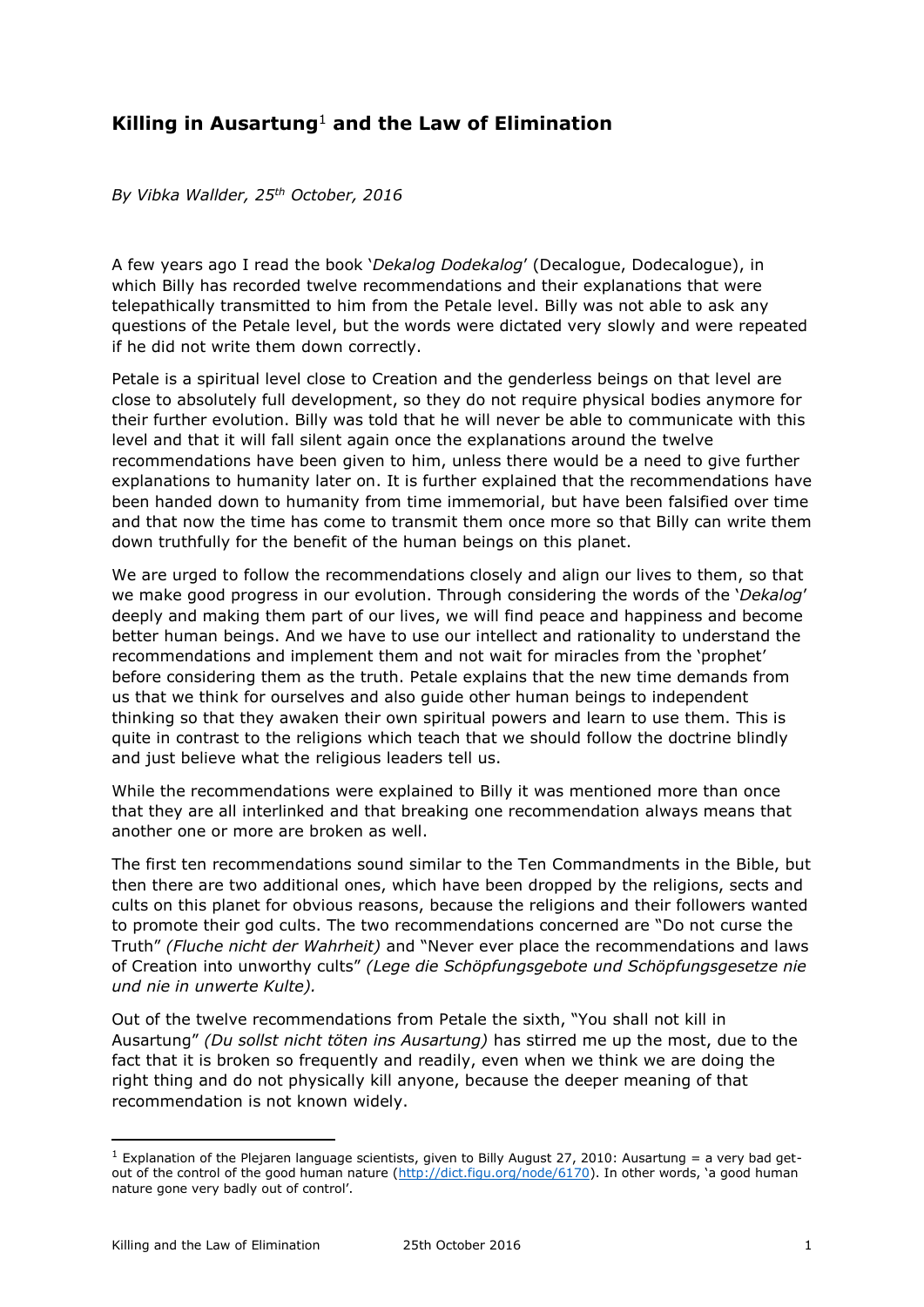Christianity has adopted this shortened recommendation "You shall not kill/murder", depending on the edition of the Bible. But even so it did not stop the Catholic Church from sanctioning the killing of millions of people during the Inquisition. For example, people who did not follow the church doctrine were murdered, women who used home remedies were considered witches and burnt at the stake, and so forth. In the eyes of the church murdering others for the sake of preserving the word of 'their' god has been acceptable and still today many wars are conducted in the name of god, so the god cults do not even adhere to the 'commandments' in their Bible.

And the governments and citizens of many countries, which have all kinds of religions preaching "Thou shall not kill/murder" have no qualms about carrying out the death sentence or calling for the re-introduction of it. But the death sentence is murder (killing in Ausartung) and everyone, who sentences another human being to death, carries out the death sentence, supports or condones it, breaks the sixth commandment/ recommendation. And interestingly enough, in his article '*Das Leiden der Henker*' (The Suffering of the Executioners)<sup>[2]</sup>, FIGU member Achim Wolf refers to a documentary from the US from 2006, in which prison directors, executioners and priests were interviewed, who worked in American prisons in which the death penalty was carried out. Most of them suffered psychologically and had deep regrets about their involvement, which to me may be an indication that their innermost nature, their conscience, was 'telling' them that the death penalty is wrong and in breach of the laws of nature.

The other extreme can be found among followers of the Buddhist philosophy. Most of them are vegetarians, but some also refrain from killing rodents, flies and other pests, which are potentially threatening their life and well-being. Risking disease or even death by not killing pests is irresponsible in view of our evolutionary task. And there are also hypocritical Buddhists, e.g. the Dalai Lama, who preaches non-violence but accepted funding from the CIA to support the bloody guerrilla uprising against the Chinese invaders in 1959, in which many human beings lost their lives.[3]

So how does Petale, through Billy, explain the recommendation "You shall not kill in Ausartung"? 'Ausartung' means that the good human nature gets very badly out of control, and below are some examples of 'killing in Ausartung'.

Petale:

"371. Hence - you shall try to keep alive everything that has living breath and not kill it in Ausartungen, which are: Hatred, egoism, jealousy, strife, lust, wickedness, revenge, condemnation, greed, vice and many other equally directed unvalues."

*("371. Also – alles das, was lebendigen Odem in sich hat, sollst du dem Leben zu erhalten suchen und es nicht töten in Ausartungen, was da sind: Hass, Egoismus, Eifersucht, Streit, Lust, Bösartigkeit, Rache, Verurteilung, Gier, Laster und viele andere gleichgerichtete Unwerte." Dekalog, Seite 48)*

So it is quite obvious to most of us that we cannot go around and kill people because we hate them, are jealous of them, they occupy land that we want, out of revenge or because they may have stained the honour of our family.

But there are occasions where killing is necessary and acceptable.

Petale: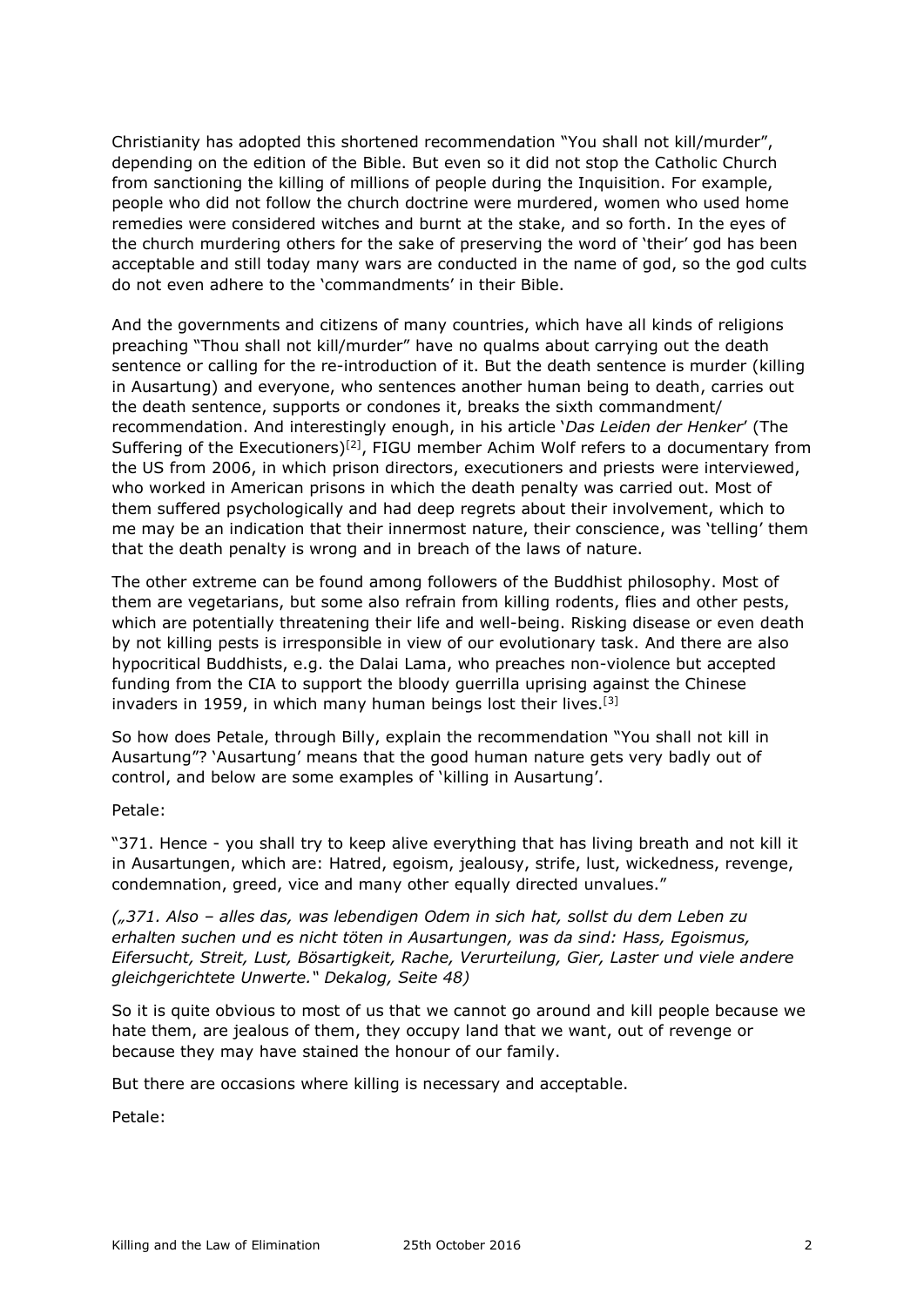"372. However, if you **have** to kill in self-defence of yours or another good life, to protect it and to preserve the living breath, then you do not make yourself guilty of killing in Ausartung.

373. For if compulsion is imposed on you, you will always be without blame."

*("372. So du aber töten musst in Notwehr deines oder eines anderen guten Lebens, um es zu schützen und des lebendigen Odems zu erhalten, dann machst du dich nicht schuldig des Tötens in Ausartung.* 

*373. Denn da dir Zwang auferlegt wird, wirst du immer ohne Schuld sein." Dekalog, Seite 48.)* 

We shall try to keep alive everything that breathes, but we may have to kill in selfdefence if another person threatens our lives or that of a loved one. Naturally, before killing a human being in self-defence, we should try and disable the one endangering our lives rather than killing him/her, but if that is not possible, then the attacker may have to be killed in self-defence so that our spiritual evolution can continue unhindered.

And as I mentioned above, defending our life also means that we have to kill cockroaches, flies, mice and so forth, because these pests can transmit diseases that could shorten our life, and our life is more 'valuable' due to our evolutionary task. But again, if we have to kill we should do it in a way that causes the least suffering to the creature.

Another situation where killing is not in breach of the sixth recommendation is the following:

Petale:

"374. Also, if you kill lower animal forms and plant forms for the daily procurement of nourishment; you are not guilty of killing in Ausartung, because you have been given various lower life forms that shall serve you as nourishment.

375. However, if you kill at a time of your choosing and according to your free judgement in Ausartung, you make yourself guilty of killing and succumb to the law of elimination."

*(374. Auch so du um der täglichen Nahrungsbeschaffung willen niedere Tier- und Pflanzenformen tötest, bist du nicht des Tötens in Ausartung schuldig, denn gegeben sind dir vielerlei niedere Lebensformen, die dir der Nahrung dienen sollen. 375. So du aber tötest zu dir beliebiger Zeit, und nach deinem freien Ermessen in Ausartung, machst du dich des Tötens schuldig und verfällst dem Gesetz der Eliminierung. Dekalog, Seite 48-49)*

Plants and animals developed first on this planet to serve as food for the human beings, but killing an animal for fun, as target practice, for a trophy only, and so forth, is in breach of this recommendation. Just to reiterate: 'Killing in Ausartung' means killing out of hatred, egoism, jealousy, strife, lust, wickedness, revenge, condemnation, greed, vice and many other similar unvalues and must be avoided if we want to become better human beings, have a better life and progress on our evolutionary path.

## Petale:

"376. Your efforts, human being of the Earth, your action in relation to every life form must be such, that its inherent life is not shortened in any form, not even by your concept of a fraction of a second, unless the laws of protection, self-defence, life preservation and procurement of nourishment demand their values."

*("376. Dein Bemühen, Mensch der Erde, dein Vorgehen gegen eine jede Lebensform muss derart sein, dass das ihr innewohnende Leben in keiner Art auch nur um eine*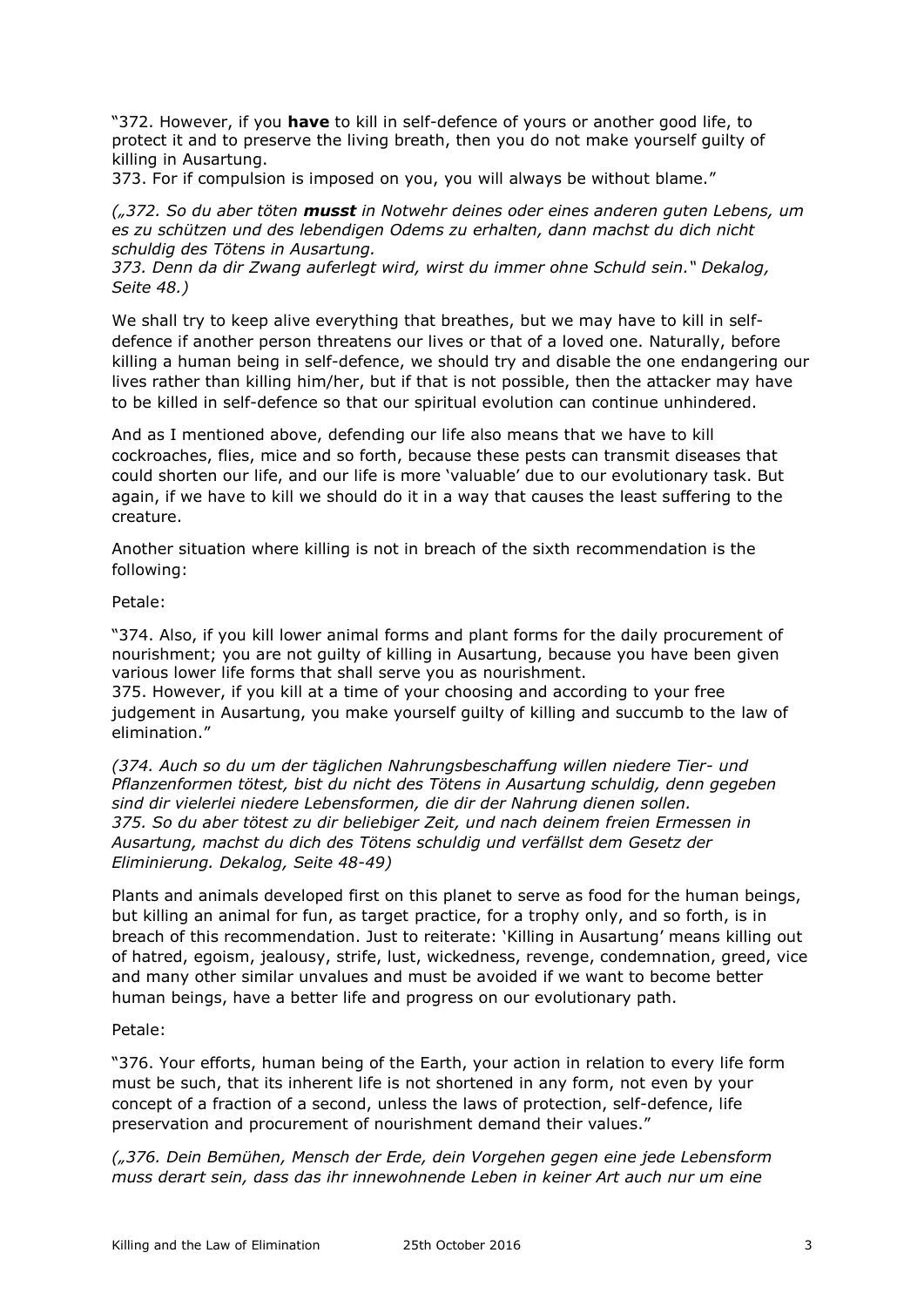*Sekundeneinheit deines Begriffs verkürzt werde, so nicht die Gesetze des Schutzes, der Notwehr, der Lebenserhaltung und der Nahrungsbeschaffung ihre Werte fordern." Dekalog, Seite 49)* 

As I have mentioned in another place, this definitely includes euthanasia, because we are not supposed to shorten any life in any form if it is not in self-defence or for food procurement.

After explaining the obvious forms of killing, Petale states that if we understand the above meaning of the recommendation then we will also recognise the value in spiritual form which is inherent in this recommendation. So now we come to the spiritual, deeper meaning of this recommendation, which I had never heard of before reading the 'Decalogue Dodecalogue'.

## Petale:

"381. You will recognise it in the truth of its existence, and you will also recognise to what extent you have become a killer of the innermost spiritual<sup>2</sup> [consciousness-based] powers of the next one, once you have moved beyond the value of this recommendation. 382. Through an unfriendly behaviour you arbitrarily awaken - in someone to whom you show the unfriendliness - feelings and thoughts, which stand in contradiction with the loving desire of the Creation, and precisely these are poison-filled plants, which in big haste overgrow the ground of the senses and threaten to suffocate the creational seed, which is placed in every life form, and soon you yourself are the one who speaks against the love and existence of the Creation, without initially even having any inspiration of the subconsciousness, because first of all you commit this unconsciously, triggered however, through your previous conscious wrong-doing."

*(381. Du wirst es erkennen in der Wahrheit seiner Existenz, und du wirst auch erkennen, inwieweit du ein Töter der innersten geistigen [bewusstseinsmässigen] Kräfte deines Nächsten geworden bist, wenn du dich ausserhalb des Wertes dieses Gebotes bewegt hast.* 

*382. Durch ein unfreundliches Benehmen erweckst du willkürlich in demjenigen, dem du die Unfreundlichkeit entgegenbringst, Gefühle und Gedanken, die mit dem Liebebegehren der Schöpfung in Widerspruch stehen, und gerade diese sind giftvolle Pflanzen, die den Sinnesboden in grosser Eile überwuchern und den schöpferischen Samen, der in jede Lebensform eingelegt ist, zu ersticken droht, und schon bald bist du selbst derjenige, der gegen die Liebe und Existenz der Schöpfung spricht, ohne dass du davon erst auch nur eine Ahnung hast, weil du dies in erster Form unbewusst begehst, ausgelöst aber durch dein zuvoriges bewusstes falsches Tun. Dekalog, Seite 49)* 

So through unfriendly behaviour towards another human being we influence another person negatively and hinder his/her evolutionary progress. Each time we behave in an unfriendly, pushy, impatient, bullying or another similar form towards a fellow human being we feed the poisonous plant that threatens to suffocate the seed of love, or the seed of Creation in that human being and we become guilty of killing in Ausartung.

And when we begin to contemplate this further we can see how all recommendations are interlinked and how breaking one can often mean breaking another one or more. For example, the seventh recommendation "You shall not be robbing and expropriating" *(Du sollst nicht raubend und enteignend sein)*. The following sentence is from the section that explains the seventh recommendation.

## Petale:

-

<sup>&</sup>lt;sup>2</sup> In the earlier FIGU texts the term 'geistige' (spiritual) was often used instead of the term 'bewusstseinsmässige' (consciousness-based), which is the correct term.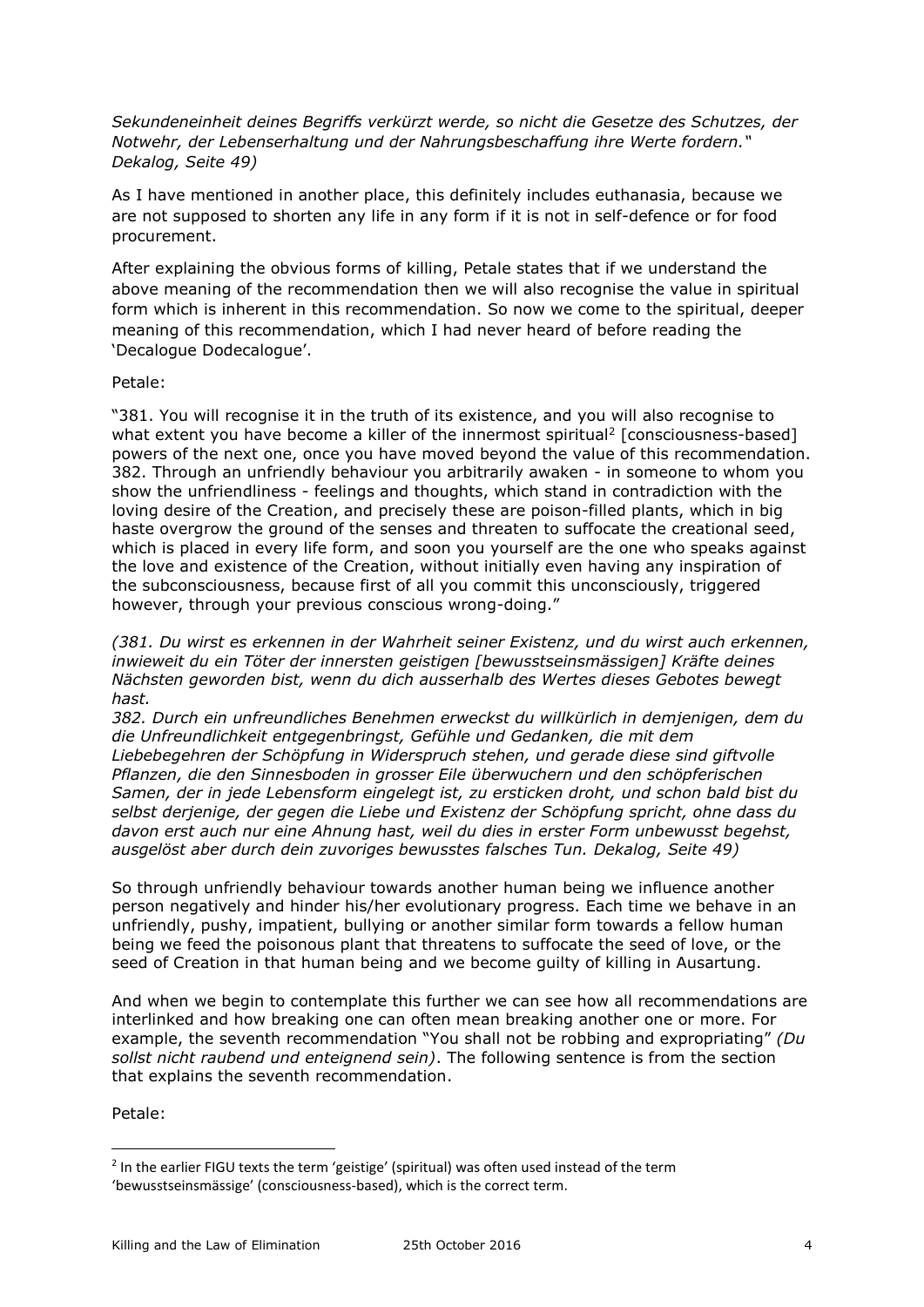"432. However, if you overstep one of the recommendations given to you, even in the smallest form, you also act against this recommendation according to spiritual values, because above all you thereby rob the recommendation of its determination as well as the Creation itself, because through your lawfully unsound actions you expropriate its offered love, which it has given not only to you, but to ALL, EVERYTHING and EVERYONE."

*(432. Übertrittst du aber auch nur in der kleinsten Form eines der dir gegebenen Gebote, so handelst du nach geistigem Werte auch gegen diese Gebot, denn du beraubest dadurch in erster Linie das Gebot seiner Bestimmung sowie die Schöpfung selbst, denn du enteignest ihr durch dein gesetzbrüchiges Handeln ihre dargebrachte Liebe, die sie nicht nur dir, sondern ALLEN, ALLEM und JEDEM gegeben hat. Dekalog, Seite 56)*

In other words, if I rob someone of anything, I show unfriendly, hurtful behaviour towards him/her and I am killing off the creational seed within him/her, thus I am breaking the sixth recommendation. Or if I am unfriendly towards another person and throw him/her back in his/her evolutionary progress I am not only killing the seed of love in them ( $6<sup>th</sup>$  recommendation) but I also rob him/her of his/her potential in this life  $(7<sup>th</sup>$  recommendation).

Naturally I pondered the effects of breaking the sixth recommendation (and the others in the course of it), because in sentence 375 Petale explains that "if you kill at a time of your choosing and according to your free judgement in Ausartung, you make yourself guilty of killing and succumb to the law of elimination". This has nothing to do with punishment by Creation, because Creation does not punish anyone. But if we break the laws and recommendations of Creation, the logical consequence is that we 'punish' ourselves due the law of cause and effect. Therefore it is important for everyone to learn about the twelve recommendations and about the effects our actions will cause.

Core group member Bernadette Brand has provided a recent explanation about the law of elimination, confirmed by Billy:

"If a human being kills in Ausartung, thus according to his/her free will and without necessity, then all evolutive progress is eliminated, which he/she had made in the current life. That means that he/she is thrown back to the level which he/she had at birth, and therefore to the level before his/her education and therefore his/her actual evolution began. Therefore he/she must once more begin to build up everything anew at the level which he/she had when he/she came into the world – provided he/she even accomplishes that and finds a new beginning, which is rather uncommon. But even if he/she finds a new beginning it will be difficult for him/her to get back to the level which he/she had reached before he/she became a murderer, which is also connected with the psychical burden of the act. Naturally it is quite different with effective self-defence, whereby of course it is also burdensome and can show some terrible effects if it is dealt with wrongly."

So, in other words, with a murder committed in Ausartung all evolutive progress a human being has made up to the point of the act is eliminated, which means that he/she falls back to the evolutive level which he/she had at the time of his/her birth. And as Bernadette further explained, he/she would certainly have the opportunity to change and to work up his/her evolutive progress again, provided he/she consciously and consistently makes an effort about it. But that is more than questionable, because through the act he/she is negatively burdened and probably will not be able to muster the insight and power to change himself/herself according to the creational and evolutive necessity.

When it comes to mass murder, e.g. a person murdering more than one other person or a politician sending soldiers to war, where they and many civilians are likely to die,